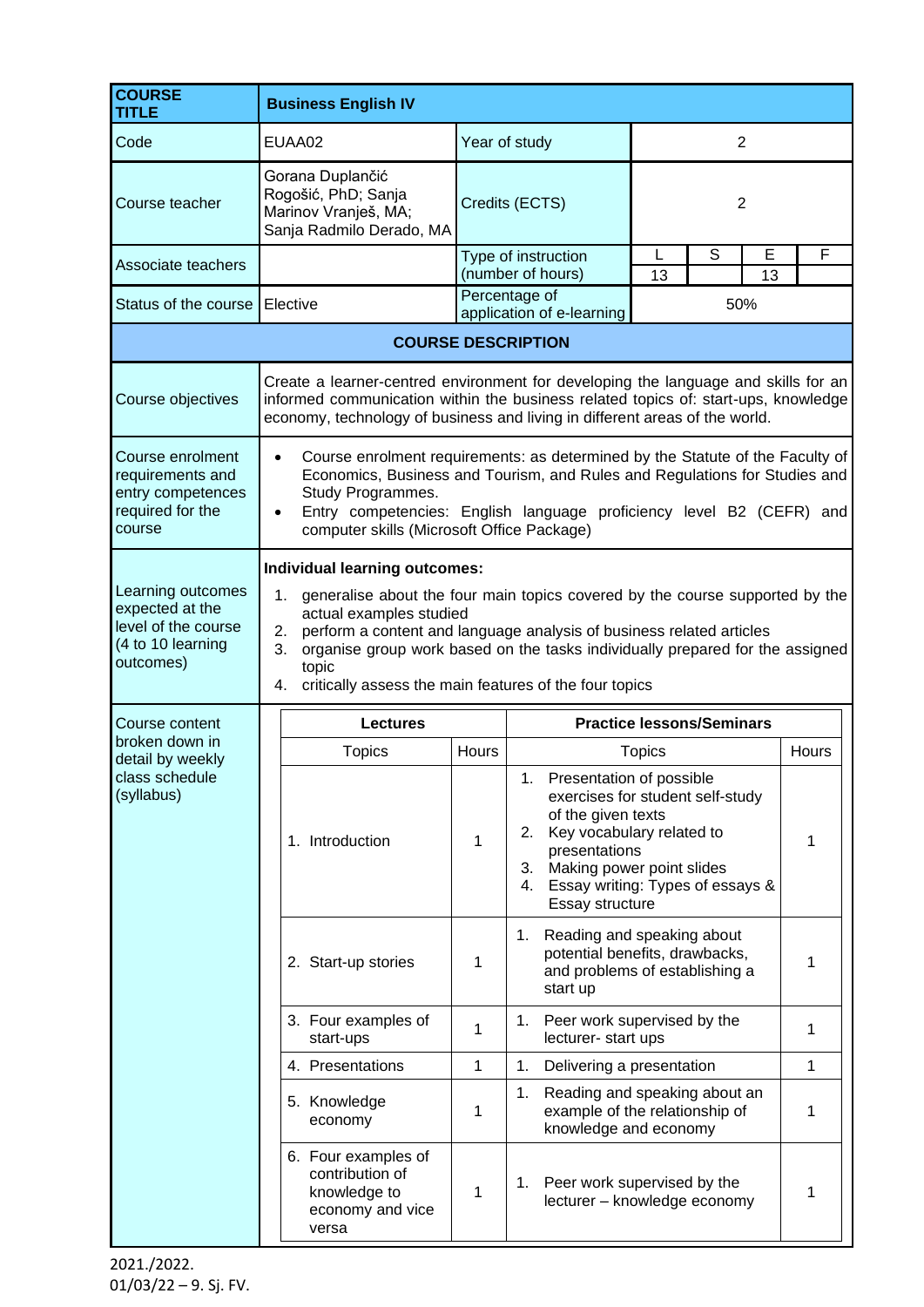|                                                                                                                                                                                                 | 7. Presentations                                                                                                                                                                                                                                                                                                                                                                                                                                                                                                                                                                                                                                                                                                                                                                                                                                                             |      | 1                | 1.                                |                         | Delivering a presentation                                                                              |   | 1    |
|-------------------------------------------------------------------------------------------------------------------------------------------------------------------------------------------------|------------------------------------------------------------------------------------------------------------------------------------------------------------------------------------------------------------------------------------------------------------------------------------------------------------------------------------------------------------------------------------------------------------------------------------------------------------------------------------------------------------------------------------------------------------------------------------------------------------------------------------------------------------------------------------------------------------------------------------------------------------------------------------------------------------------------------------------------------------------------------|------|------------------|-----------------------------------|-------------------------|--------------------------------------------------------------------------------------------------------|---|------|
|                                                                                                                                                                                                 | 8. Mid - term exams<br>at FEBT                                                                                                                                                                                                                                                                                                                                                                                                                                                                                                                                                                                                                                                                                                                                                                                                                                               |      |                  | Mid - term exams at FEBT          |                         |                                                                                                        |   |      |
|                                                                                                                                                                                                 | 9. Travel - Living in                                                                                                                                                                                                                                                                                                                                                                                                                                                                                                                                                                                                                                                                                                                                                                                                                                                        |      | 1                |                                   | similar characteristics | 1. Reading and speaking about<br>living in a specific geographic<br>area, or locations sharing some    |   | 1    |
|                                                                                                                                                                                                 | 10. Four examples of<br>living areas                                                                                                                                                                                                                                                                                                                                                                                                                                                                                                                                                                                                                                                                                                                                                                                                                                         |      | 1                |                                   | lecturer - living in    | 1. Peer work supervised by the                                                                         |   | 1    |
|                                                                                                                                                                                                 | 11. Writing skills                                                                                                                                                                                                                                                                                                                                                                                                                                                                                                                                                                                                                                                                                                                                                                                                                                                           |      | 1                | 1. Summarising<br>2. Paraphrasing |                         |                                                                                                        | 1 |      |
|                                                                                                                                                                                                 | 12. The Technology of<br><b>Business</b>                                                                                                                                                                                                                                                                                                                                                                                                                                                                                                                                                                                                                                                                                                                                                                                                                                     |      | 1                | 1.                                | and economy             | Reading and speaking about how<br>technological achievements are<br>reflected in the world of business |   | 1    |
|                                                                                                                                                                                                 | 13. Four examples of<br>technological<br>innovations and<br>achievements and<br>their<br>implementation in<br>business                                                                                                                                                                                                                                                                                                                                                                                                                                                                                                                                                                                                                                                                                                                                                       |      | 1                |                                   |                         | 1. Peer work supervised by the<br>lecturer - technology of business                                    |   | 1    |
|                                                                                                                                                                                                 | 14. Presentations                                                                                                                                                                                                                                                                                                                                                                                                                                                                                                                                                                                                                                                                                                                                                                                                                                                            |      | 1                | 1.                                |                         | Delivering a presentation                                                                              |   | 1    |
|                                                                                                                                                                                                 | 15. Early exam term                                                                                                                                                                                                                                                                                                                                                                                                                                                                                                                                                                                                                                                                                                                                                                                                                                                          |      |                  |                                   | Early exam term         |                                                                                                        |   |      |
| Format of<br>instruction                                                                                                                                                                        | $\boxtimes$ lectures<br>⊠ independent assignments<br>$\Box$ seminars and workshops<br>$\Box$ multimedia<br>$\boxtimes$ exercises<br>$\Box$ laboratory<br>$\Box$ on line in entirety<br>$\Box$ work with mentor<br>⊠ partial e-learning<br>(other)<br>□<br>$\Box$ field work                                                                                                                                                                                                                                                                                                                                                                                                                                                                                                                                                                                                  |      |                  |                                   |                         |                                                                                                        |   |      |
| <b>Student</b><br>responsibilities                                                                                                                                                              | <b>Course requirements:</b><br>Students are required to prepare all their assignments regularly and timely<br>1.<br>(100% of assignments must be prepared, i.e., 4 out of 4) and in cooperation<br>with the teams chosen/assigned and to participate in class when the<br>materials are being covered (100% participation in these classes is<br>mandatory). Assignments must be uploaded on Moodle (all 4 assignments<br>are mandatory) and distributed to the team members as will be agreed. The<br>students are responsible to their team members for doing their part of work.<br>2. Regular class attendance (at least 70% of lessons for full-time students and<br>50% of lessons for part-time students).<br>Students must also deliver one presentation in class.<br>3.<br><b>Exam requirement:</b><br>Getting the teacher's signature in the EFST intranet system. |      |                  |                                   |                         |                                                                                                        |   |      |
| Screening student<br>work (name the<br>proportion of ECTS<br>credits for each<br>activity so that the<br>total number of<br><b>ECTS</b> credits is<br>equal to the ECTS<br>value of the course) | Class attendance                                                                                                                                                                                                                                                                                                                                                                                                                                                                                                                                                                                                                                                                                                                                                                                                                                                             | 0,25 | Research         |                                   |                         | Practical<br>training                                                                                  |   |      |
|                                                                                                                                                                                                 | Experimental<br>work                                                                                                                                                                                                                                                                                                                                                                                                                                                                                                                                                                                                                                                                                                                                                                                                                                                         |      | Report           |                                   |                         | Individual work<br>on assignments                                                                      |   | 0,75 |
|                                                                                                                                                                                                 | Essay                                                                                                                                                                                                                                                                                                                                                                                                                                                                                                                                                                                                                                                                                                                                                                                                                                                                        | 1    | Seminar<br>essay |                                   |                         | (Other)                                                                                                |   |      |
|                                                                                                                                                                                                 | <b>Tests</b>                                                                                                                                                                                                                                                                                                                                                                                                                                                                                                                                                                                                                                                                                                                                                                                                                                                                 |      | Oral exam        |                                   |                         | (Other)                                                                                                |   |      |
|                                                                                                                                                                                                 | Written exam                                                                                                                                                                                                                                                                                                                                                                                                                                                                                                                                                                                                                                                                                                                                                                                                                                                                 |      | Project          |                                   |                         | (Other)                                                                                                |   |      |
| Grading and<br>evaluating student                                                                                                                                                               | Learning outcomes are assessed throughout the semester by following students'<br>individual work and work in their teams (learning outcomes 1-3). The final evaluation                                                                                                                                                                                                                                                                                                                                                                                                                                                                                                                                                                                                                                                                                                       |      |                  |                                   |                         |                                                                                                        |   |      |